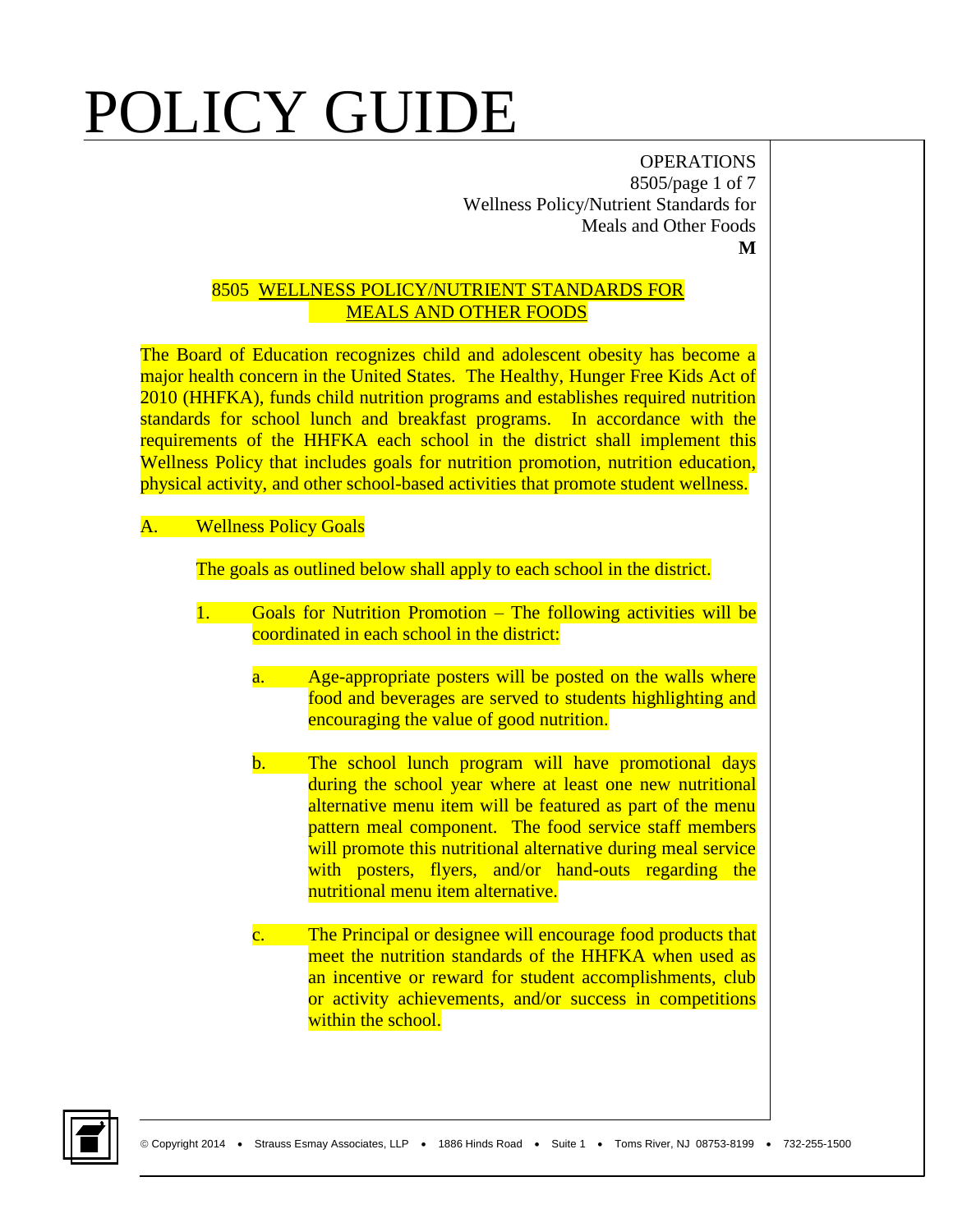OPERATIONS 8505/page 2 of 7 Wellness Policy/Nutrient Standards for Meals and Other Foods

- d. Food service staff, in consultation with the Principal or designee, will coordinate obtaining student input on menu planning that will include taste testing of new nutritional food, satisfaction surveys, and other activities that will promote nutrition awareness.
- e. Food service staff will place the healthier food items in the service line where students are more likely to choose them.
- f. Parents will be provided the nutritional standards of the HHFKA and encourage parents to pack lunches and snacks that meet the HHFKA nutritional standards.
- 2. Goals for Nutrition Education The following activities will be coordinated in each school in the district:
	- a. The Principal will ensure each student receives at least one presentation per school year that promotes good nutrition and nutrition education. These presentations may be provided through classroom visits from school staff members trained in nutrition, school-wide or group assembly programs, during health/physical education classes during the school year, or any other presentation manner. This requirement may be provided as part of nutrition education provided to students as part of the district's curriculum.
	- b. The Principal or designee will post the nutritional guidelines of the HHFKA in the area of the school building where food and beverages are served.
	- c. The school lunch menu will include nutritional information, activities, recipes, and/or any other information that encourages the selection of healthy food items.
- 3. Goals for Physical Activity
	- a. The following activities will be coordinated in each elementary school in the district:

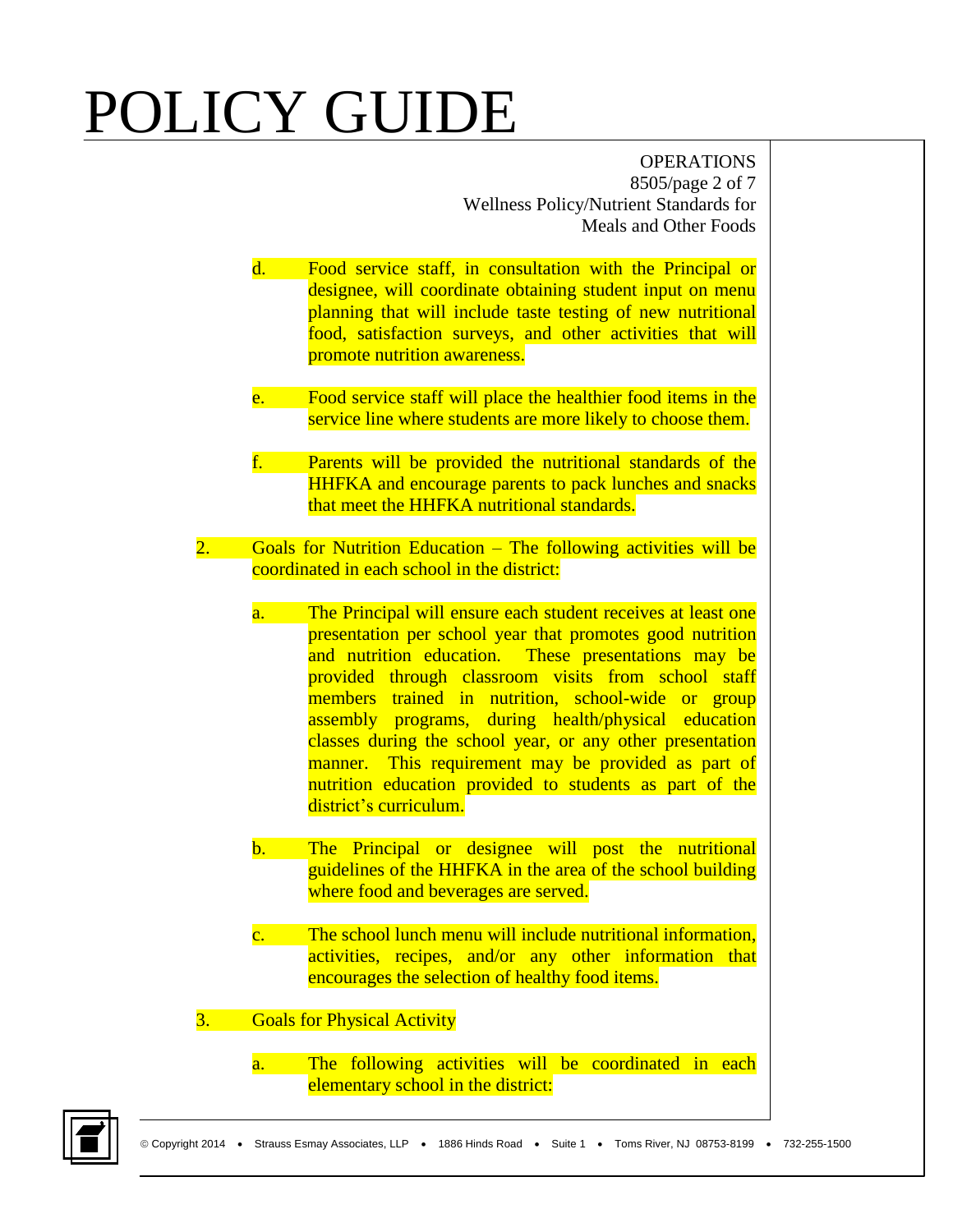OPERATIONS 8505/page 3 of 7 Wellness Policy/Nutrient Standards for Meals and Other Foods

- (1) All students shall receive health/physical education under the supervision of a properly certified teaching staff member as required by the New **Jersey Department of Education.**
- (2) The Principal or designee will ensure there is ageappropriate equipment and supplies available during recess time for students to participate in physical activities.
- (3) Students will be encouraged by school staff members supervising student recess time to participate in some type of physical activity, which may include, but not be limited to: walking; playing games that require physical activity, such as kick ball, volleyball, baseball, basketball, etc.; rope jumping; and/or using playground equipment.
- (4) The Principal will encourage classroom teachers to incorporate brief, physical activity breaks into the school day to establish an environment that promotes regular physical activity throughout the school day.
- (5) The Principal or designee will coordinate special events that highlight physical activity, which may include field days, walk-a-thons, and activity tournaments or competitions. The Principal or designee may involve parents, community members, and students in the planning of these events.
- b. The following activities will be coordinated in each middle school in the district:
	- (1) All students shall receive health/physical education under the supervision of a properly certified teaching staff member as required by the New **Jersey Department of Education.**

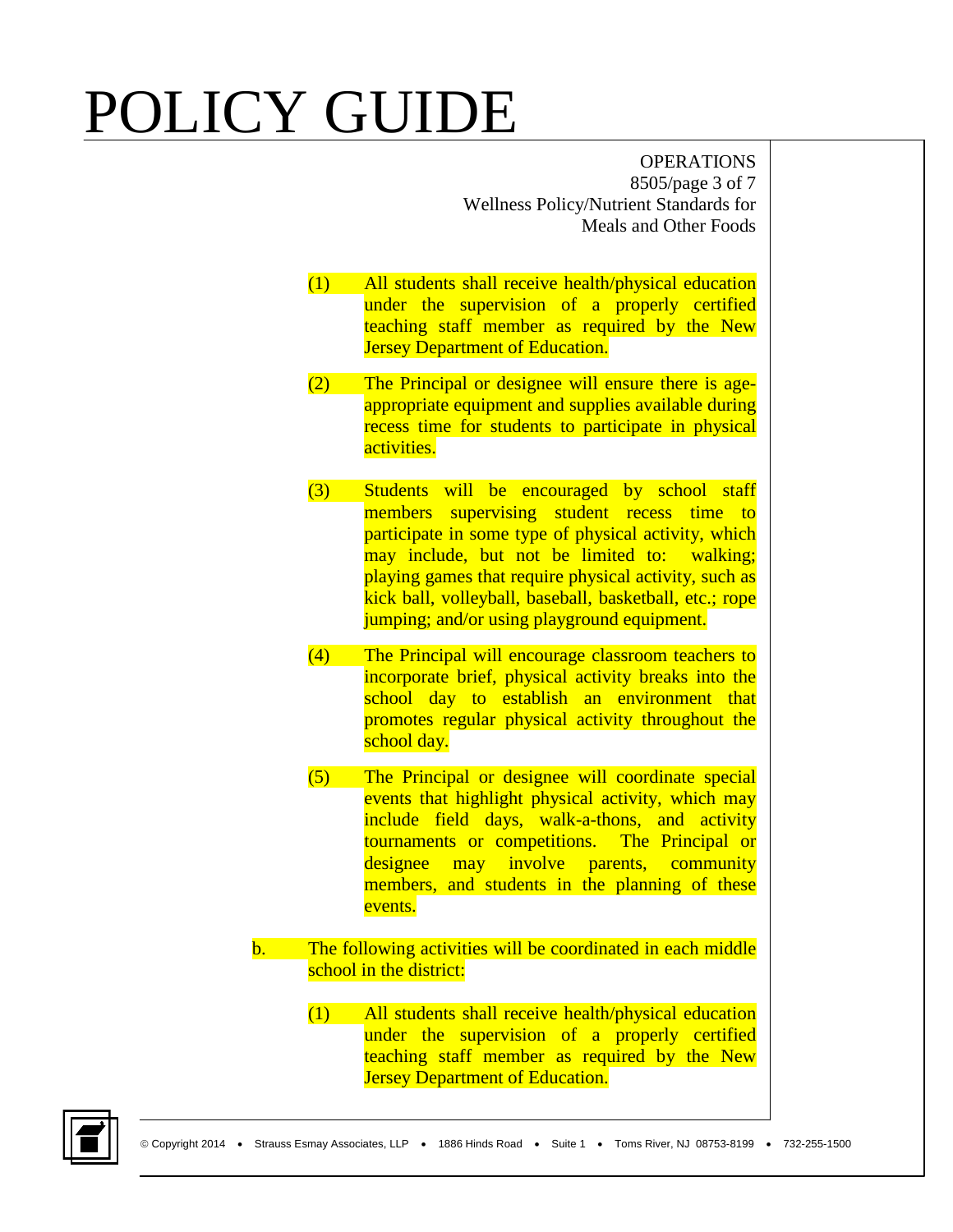OPERATIONS 8505/page 4 of 7 Wellness Policy/Nutrient Standards for Meals and Other Foods

- (2) The Board of Education may offer middle school students opportunities to participate in after-school intramural and/or interscholastic team activities coordinated and under the supervision of school staff members.
- (3) The Board of Education will support after-school activities and clubs where physical activity for students is included as a key component to the activity's or club's purpose. These clubs may include, but not be limited to, gardening clubs, walking clubs, and exercise classes.
- c. The following activities will be coordinated in each high school in the district:
	- (1) All students shall receive health/physical education under the supervision of a properly certified teaching staff member as required by the New **Jersey Department of Education.**
	- (2) The Board of Education will offer high school students opportunities to participate in after-school intramural and/or interscholastic team activities coordinated and under the supervision of school staff members.
	- (3) The Board of Education will support after-school activities and clubs where physical activity for students is included as a key component to the activity's or club's purpose. These clubs may include, but not be limited to, gardening clubs, walking clubs, and exercise classes.
- 4. Goals for Other School-Based Activities The following activities will be coordinated in each school in the district:

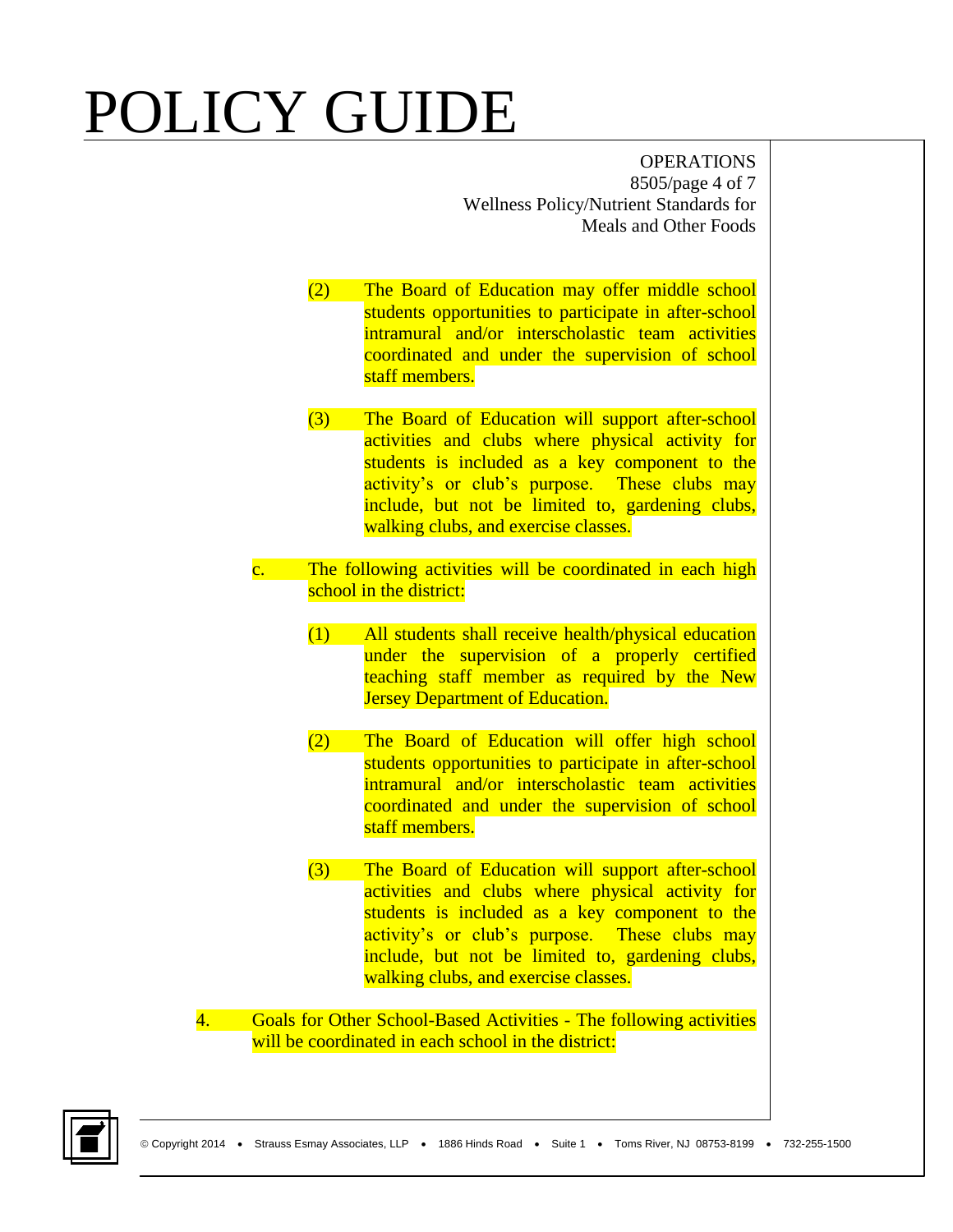OPERATIONS 8505/page 5 of 7 Wellness Policy/Nutrient Standards for Meals and Other Foods

- a. Each school in the district will establish a Wellness Committee comprised of the Principal or designee, at least one health/physical education teacher, a school nurse, at least two parents, at least two students, and at least one food service staff member.
- b. The Principal or designee will coordinate information being disseminated to students and parents promoting the school lunch program, nutrition, and nutrition education.
- c. The school district will celebrate a School Wellness Week, as determined by the Superintendent of Schools, where schools will have special activities throughout the week to promote nutrition and physical activity. These special activities will be planned and coordinated by each school's Wellness Committee.
- d. The Principal will encourage fund-raising activities that promote physical activity such as walk-a-thons, teacherstudent activity competitions, family activity nights, and school dances.

### 5. Annual School Progress Report

- a. The goals for nutrition promotion, nutrition education, physical activity, and other school-based activities that promote student wellness shall be evaluated annually by the Principal or designee of each school and the school's Wellness Committee in an Annual School Progress Report provided to the Superintendent of Schools before June 30.
- b. The Annual School Progress Report shall present the extent to which each school is in compliance with this Policy, the progress made in attaining the goals of this Policy, any recommended changes to this Policy, and an action plan for the following school year to achieve the school's annual goals and objectives.

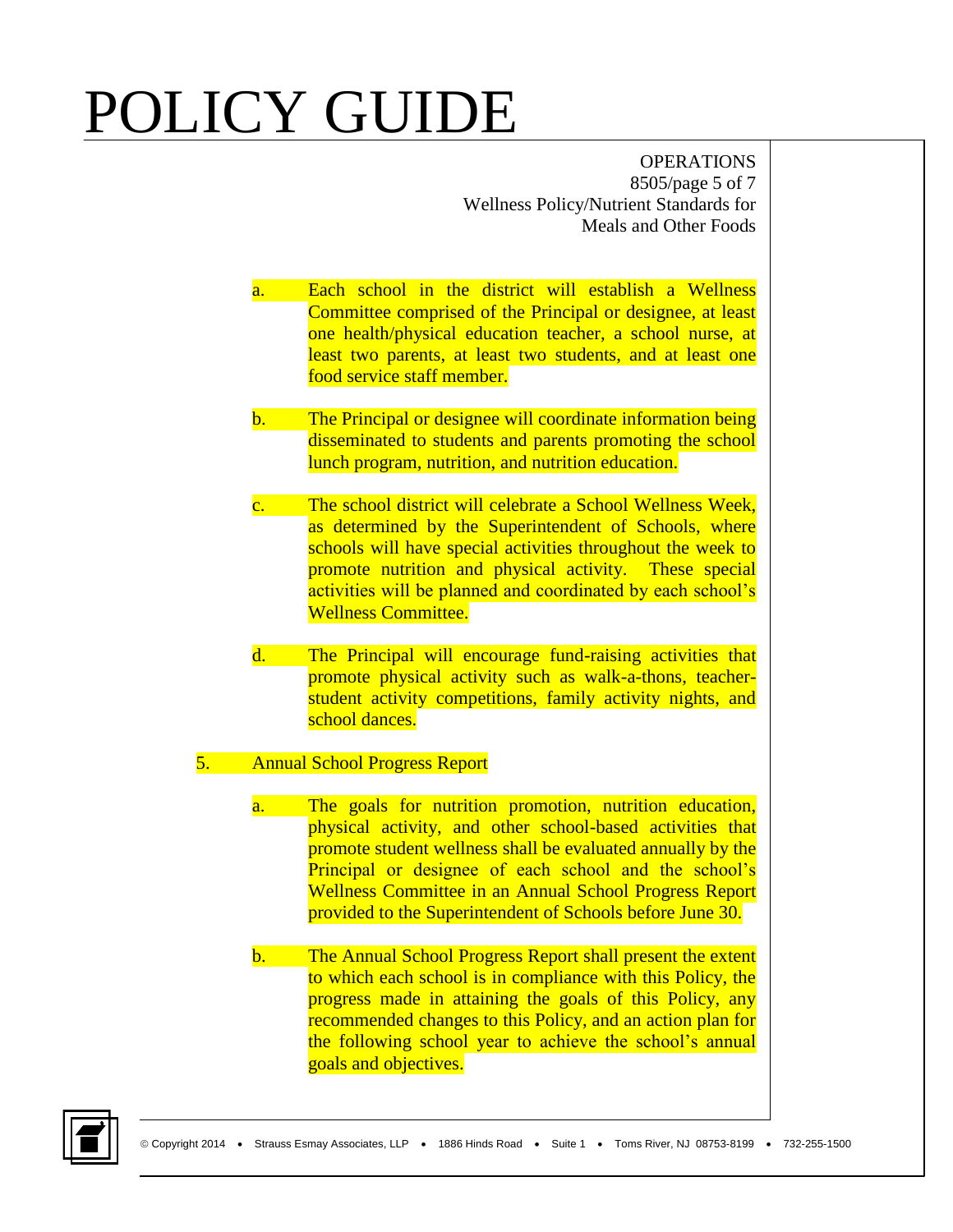OPERATIONS 8505/page 6 of 7 Wellness Policy/Nutrient Standards for Meals and Other Foods

#### 6. Annual District Summary Progress Report

- a. Upon receiving the Annual School Progress Report from each school, the Superintendent or designee will compile an Annual District Summary Progress Report to be presented to the Board of Education at a public meeting before the beginning of the school year. The public will be provided an opportunity to review and comment on the Annual District Summary Progress Report at the Board meeting.
- b. Revisions to this Policy will be recommended by the Superintendent or designee to be approved by the Board of Education before September 30 of each school year.

#### 7. Additional Wellness Policy Goals

a. Nothing in this Policy shall prevent an individual school in the district from developing and implementing additional activities, approved by the Superintendent or designee, to those required in this Policy.

#### B. Nutrition Guidelines for All Foods and Beverages

- 1. The Board of Education requires each school in the district to comply with the Federal school meal nutrition standards and the smart snacks in accordance with the requirements HHFKA. The nutritional standards shall apply to all foods and beverages sold in each school in the district as part of the menu pattern meal, a la carte, in school stores, snack bars, or vending machines. The food requirements for any food sold in schools must meet a range of calorie and nutrient requirements as outlined in the HHFKA.
- 2. The school district will comply with the HHFKA beverage requirements and beverage portion requirements for elementary, middle, and secondary schools. Each school will make potable water available to children at no charge in the place where breakfast, lunch, and afterschool snacks are served during meal service.